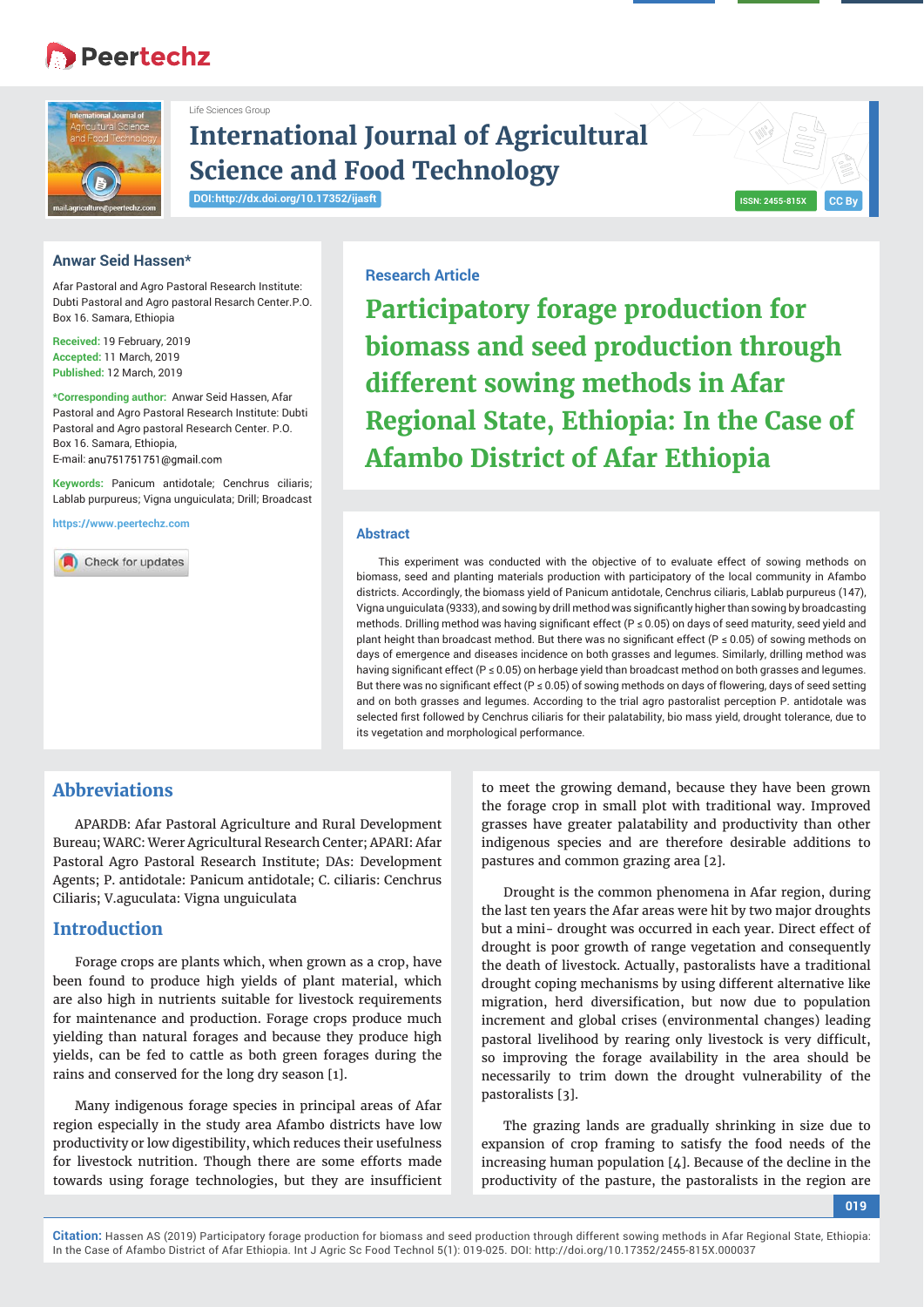forced to move from their localities to other places within the region and to neighboring regional states. This in turn could affect the provision of basic services to the pastoralists in their permanent residence. On the other hand, major forage crop production constraints in the region are frequent drought in the rain-fed areas, limited supply of agricultural inputs including improved forage crop varieties that tolerate biotic and abiotic stresses, weak extension system, and limited forage crop production experience in irrigated areas [1].

Three sowing methods are conveniently used for forage establishment. These are broadcasting, dibbling and drilling depending on the forage materials, size of the land area and funding from the farmer. Broadcasting is employed when the seed drills are unavailable or when the ground is too soft to allow the use of machinery [5]. A range of sowing methods and machinery are used for sowing forages, in many cases, the sowing method is a compromise between agronomic desirability, practicality and the desire to minimize establishment cost [6]. The most important process in the establishment of forage cereals is the amount of seeds which germinate and emerges and the number of seedlings which survive and develop into mature plants [7]. Broadcasting small grains on freshly tilled soil and lightly covering the seed with soil cause random seeding depth and typically does not firm the soil around the seeds. The result normally is less seed emergence success (60-70% plant seeds) than with drilled [8].

There are some promising and well adapted improved forage species have been identified for low and mid altitude of irrigated areas of Awash valley, where the altitude were 340m -710 m above sea level. It was observed that some forage species have a potential to provide high biomass yield. Thus, information on their agronomical management such as the stage of harvesting and optimum level of seeding rate for maximum biomass production to improve yield and quality of forage is generally identified. Currently, there is widespread feed and water shortage in the region. The amount of rainfall is low and erratic and the plant species in the rangeland are in disappearing. Popularizing and widely promoting proven and market oriented forage technologies with appropriate sowing methods is very important to improve feed availability and household income [9].

## **Objectives**

The general objective of the research is to evaluate effect of sowing methods on biomass and seed production with local community in Afambo District districts.

- $\div$  The specific objectives are:-
- $\div$  To introduce high biomass yielder grass and legume species.
- \* To evaluate the biomass and seed yield potential of different forage crops using different sowing methods.

To acquaint agro-pastoralists the recommended seed production techniques up to seed storage for quality seed production.

## **Materials and Methods**

### **Description of the study area**

The study was undertaken in Afambo district, (Figure 1) of the Afar National Regional State. The district was located 76 km far from the capital city of Afar regional Sates town of Samara. The research was conducted in the field of Farmer Training Center (FTC) which was located in the vicinity of trial agropastoralists residence. The site is located between latitude 12<sup>°</sup>  $26'$  North; longitude  $42^{\circ}$  21' East and an altitude of  $342$  meter above sea level. On which the site were selected in consultation with the respected districts administration and/or Pastoral agriculture development offices.

#### **Climate**

Afambo is climatically characterized as arid agro-ecological area, where livestock production is the main occupation of the community. The average temperature of the area is about 38°C and the rainfall is bimodal with erratic distribution, with the long rainy season (*Kerma*) between Mid-June to Mid-September and short rainy season (*Sugum*) occurs between March and April, and the average annual rainfall is between 110 and 200 mm [10].

The altitude range of the area is between 342m [10]. The dominate soil types in these areas are black, sandy, vertisols and deposits of silt and fine sand particles occur in the plain flat areas where cultivation is practiced  $[10]$ .

### **Farming system**

Afambo consisted of 7 kebeles (Administrative units) of which 3 kebeles (Administrative units) were entirely

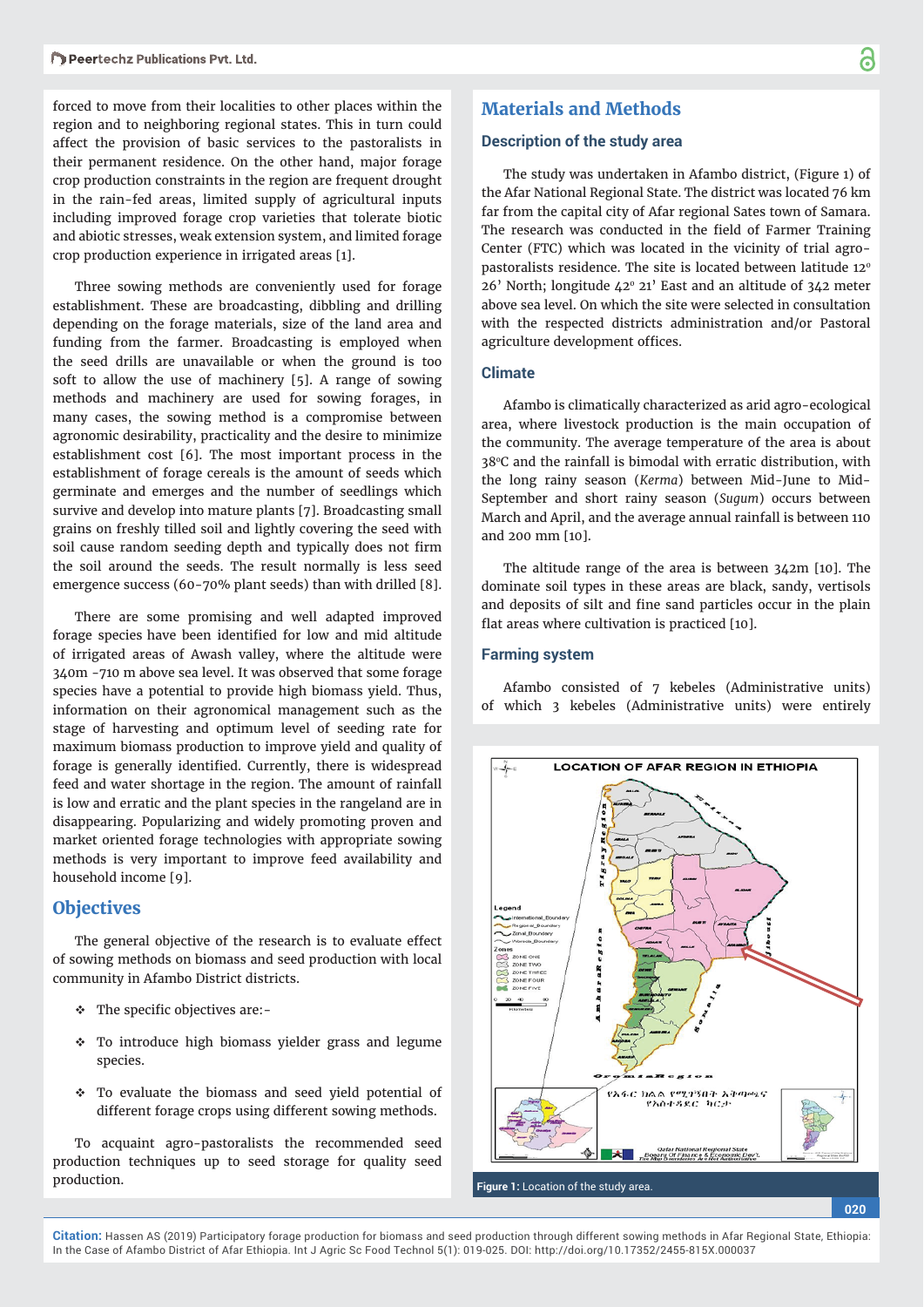dependent on livestock production and the remaining 4 kebeles (Administrative units) were agro-pastoralists practicing both farming and extensive livestock rearing. The major crops grown in the districts were maize, and also vegetables, fruits, oil crops and date palm are also cultivated in a limited range as source of food and income [3].

#### **Experimental design and treatments**

The land was prepared using tractor and manually hand hoeing. A 0.5 hectare of land was demarcated and ploughed, harrowed and well-prepared with manual and tractor. 10m x 10m plot was marked out for each type of improved forage species and all were allotted for treatment of drill and broadcasting methods. The treatment consists of two sowing methods (broadcasting, and drilling). The treatments were laid out in a Randomized Complete Block Design (RCBD). Each forage species were replicated two times for each types of sowing methods. Hence, a total of 16 plots were used where eight plots for broadcasting methods, while eight plots for drilling methods.

#### **Planting materials**

The treatment of forage seed verities, were *(Panicum antidotale, Cenchrus ciliaris, Vigna unguiculata (9333)*, and *Lablab purpureus (147)*. The seed was collected from Sirinka and Melkassa research center. Trial Agro pastoralists having 20 members were participated in all process of farm practices (land preparation, layout, sowing, watering, harvesting). Grasses seeds were sown by direct seeding (manually). Drill method were planted 40c.m between rows and random spacing between plants. While the depth were 1cm-1.2 cm and seeding rate were 6kg/ha and 10kg/ha used for *Panicum antidotale* and *Cenchrus ciliaris* respectively. Broadcast method was radom spacing between rows and plants were used.

Similarly, *Vigna unguiculata* were planted using drill method at 30 cm between rows and 10cm between plants at a depth of 4 cm and at 20kg/ha seeding rate. *Lablab purpureus* were also planted using in same methods at 80cm rows, with 50 cm between plants at depth of 4 cm and at 18kg/ha seeding rate. While for broadcast method random spacing between rows and plants were used.

#### **Field management**

Both grasses and legumes seed were weeded after emergency when it getting grow up. Weeds were controlled manually using hand hoe after every two weeks and subsequently throughout the duration of the experiment. Watering frequency (furrow irrigation) at 10 days interval was used. For this trial no fertilization was used

#### **Harvesting**

Forage grasses and legumes were harvested as a livestock feed before on set of seed, when it reaches at vegetative/heading stage. Seed was collected at maturity stage. Harvesting of seeds was continued every 60 days till one year. While harvesting of fodder was done manually, using a sharp sickle every  $4$  weeks

after the first round off harvesting. Fodder and seed were selected from separate plot of each forage plots.

#### **Data collection and analysis**

Data were collected on sowing date, days of seed maturity, days of flowering, disease and pest incidence, days of seed setting, seed yield (kg), plant height and herbage yield. 1m x1m quadrant was randomly used for each plot sampled and tagged for measurement of all the growth parameters during the experimental period. While Agro pastoralist preferences on forage yield, easy of management, drought tolerant, seed production, and palatability were compared with pair wise ranking matrix.

The data collected were subjected to analysis of variance (ANOVA) using SAS [11]. Least significance difference (LSD) was adopted for mean separation where significance difference was observed at P≤0.05

#### **Selection of pastoralists/Agro-pastoralists**

Trial agro pastoralist was selected purposively based on their interests and experienced in livestock farming with forage/crop production and having potential role to share findings to other agro-pastoralists. Therefore, twenty trial agro pastoralists (male and female) were involved in this trial.

#### **Material used**

Forage seed verities, were *(Panicum antidotale, Cenchrus ciliaris, Vigna unguiculata (9333)*, and *Lablab purpureus (147*).

The task was contained on twenty trial agro pastoralist members and one developmental agent (DAs) and one researcher to conduct the trial. DAs were intensely involved on guiding and organizing the routine task while researcher was conducting layout and facilitating training (Figure 2).

## **Result and Discussion**

In relation the effect of sowing methods on sowing date, days of emergency, days of seed maturity, seed yield, plant height and diseases incidence on both grasses and legumes were presented in table 1. The result revealed that, seed maturity, seed yield and plant height influenced by the sowing methods. Drilling method was having significant effect ( $P \le 0.05$ ) on days of seed maturity, seed yield and plant height than broadcast method. But there was no significant effect ( $P \le 0.05$ ) of sowing methods on days of emergency and diseases incidence on both grasses and legumes. This result in line with Casler *et al.,* [5], who stated that, drilling sowing methods have positive effect on plant height and seed maturity than broadcast methods. The significant difference recorded could be due to variation of the planting depth and minimal competition between plants in drill method, which enhanced proper nutrient utilization. This is in agreement with the work of Korres and Froud-Williams, who reported that planting depth and spacing favors general performance. Similarly another author in Nigeria Abdulaziz B, 2017 who revealed that the response of leaf width to sowing methods were significantly affected ( $P < 0.05$ ) throughout the

**021**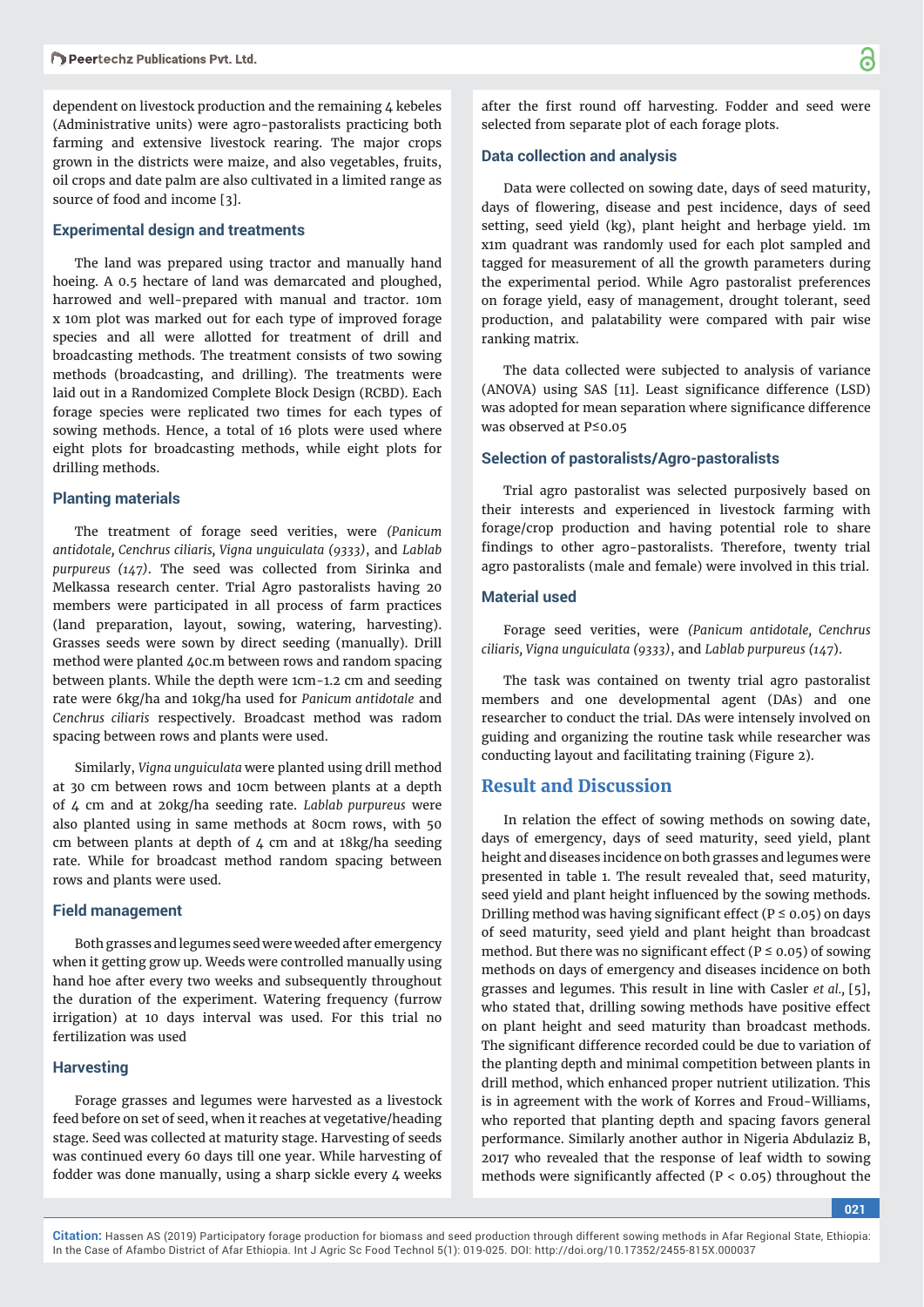period of trial from tenth weeks after sowing (WAS). Dibbling method was found to be the highest with mean of 0.75 cm, while drilling method was having 0.48 cm. Broadcasting method was found to be least with 0.42 cm. Generally speaking, the result revealed that the response of all types of forages morphological performances to sowing methods were significantly different at (P≤0.05) in all aspects of production performance across the treatments.

Similarly, the effect of sowing methods on days of flowering, days of seed setting and herbage yield on both grasses and legumes were presented in table 2. The result indicated that, herbage yield influenced by the sowing methods. Drilling method was having significant effect ( $P \le 0.05$ ) on herbage yield than broadcast method on both grasses and legumes. But there was no significant effect (P  $\leq$  0.05) of sowing methods on days of flowering, days of seed setting and on both grasses



**Table 1**: Effect of sowing methods on morphological yield.

and legumes. But in terms of standard establishment counts of all types of forages were positively influenced by drill sowing methods where al plots of drill methods found to have the highest standard establishment, while broadcasting method was found to be the lowest yield establishment.

The response of all types of forage yield to sowing methods was significantly different at (P<0.05). Drill method was found to be the highest with yield of 475kg, 980kg, 472, 392kg /ha. for Cenchrus*.* ciliaris*,* Panicum. antidotal*,* lablab purpureus *and* Vigna.aguculata respectively. While broadcasting method was having 354kg, 790kg, 321kg, 281.kg for Cenchrus*.* ciliaris*,*  Panicum. antidotal*,* lablab purpureus *and* Vigna.aguculata respectively, hence Broadcasting method was found to be leastwith as presented in table 2. The significance response recorded in herbage yield was obtained from sowing methods drill whereas the lowest yield was recorded in broadcasting. This contradicts the work of Evans, who reported that herbage yield in lablab was higher by the influence of broadcasting method of sowing than the drilling methods (Figure 3).

#### **Community intuition towards the experimental forages**

Forage species preference of trial agro pastoralists for individual selection criteria and sowing methods was participated in selecting better performed forage species. Hence, accordingly the amount of forage production and best performed of both grasses and legumes produced in both drill and broadcast methods were ranked as first and second by trial agro pastoralists. In terms of herbage yield, early maturity and **Figure 2:**

|                                     | <b>Sowing methods</b> |                          |                                                  |                             |                              |                   |                          |                                      |                                    |                              |  |  |  |  |  |
|-------------------------------------|-----------------------|--------------------------|--------------------------------------------------|-----------------------------|------------------------------|-------------------|--------------------------|--------------------------------------|------------------------------------|------------------------------|--|--|--|--|--|
|                                     |                       |                          | <b>Drill Methods</b><br><b>Broadcast methods</b> |                             |                              |                   |                          |                                      |                                    |                              |  |  |  |  |  |
| Forage<br><b>Species</b>            | Date of emergence     | Days of seed<br>maturity | Seed yield<br>in kg                              | Plant<br>height<br>In meter | <b>Diseases</b><br>incidence | Date of emergence | Days of seed<br>maturity | <b>Seed</b><br><b>yield</b><br>In kg | <b>Plant</b><br>height<br>In meter | <b>Diseases</b><br>incidence |  |  |  |  |  |
| C. ciliaris<br>$200.00$ °           | 4 days AS             | 58ª                      | 0.95a                                            | 1.98 <sup>a</sup>           | NI                           | 4 days AS         | 74 <sup>b</sup>          | 0.6 <sup>b</sup>                     | 1.53 <sup>b</sup>                  | <b>NI</b>                    |  |  |  |  |  |
| P. antidotal<br>345.00 <sup>a</sup> | 4 days AS             | 51 <sup>a</sup>          | 3.1 <sup>a</sup>                                 | 198 <sup>b</sup>            | N <sub>1</sub>               | 4 days AS         | 67 <sup>b</sup>          | $2.2^{b}$                            | 131 <sup>b</sup>                   | <b>NI</b>                    |  |  |  |  |  |
| Lablab purpureus                    | 5 days AS             | 77 <sup>a</sup>          | 3.3 <sup>a</sup>                                 | 1.6 <sup>a</sup>            | NI                           | 4 days AS         | 94 <sup>b</sup>          | 2.4 <sup>b</sup>                     | 1 <sup>b</sup>                     | <b>NI</b>                    |  |  |  |  |  |
| V.unguiculata                       | 5 days AS             | 71 <sup>a</sup>          | 2.9 <sup>a</sup>                                 | 0.59a                       | NI                           | 4 days AS         | 92 <sup>b</sup>          | 1.9 <sup>b</sup>                     | 0.45 <sup>b</sup>                  | <b>NI</b>                    |  |  |  |  |  |

Mean comparison among results of the four forage species on, days of emergence, days of seed maturity, seed yield, plant height and diseases incidence, Means of the same letter in a row are not significantly different NI=No incidence.

Table 2: Effect of sowing methods on days of flowering, days of seed setting and bio mass yield.

|                                     | <b>Sowing Methods</b> |                      |                               |                          |                      |                     |  |  |  |  |  |  |  |
|-------------------------------------|-----------------------|----------------------|-------------------------------|--------------------------|----------------------|---------------------|--|--|--|--|--|--|--|
| <b>Forage Species</b>               |                       | <b>Drill methods</b> |                               | <b>Broadcast methods</b> |                      |                     |  |  |  |  |  |  |  |
|                                     | Date of flowering     | Days of seed setting | <b>Biomass yield</b><br>in kg | Date of flowering        | Days of seed setting | Biomass yield in kg |  |  |  |  |  |  |  |
| C. ciliaris<br>$200.00^\circ$       | 36 <sup>b</sup>       | 45 <sup>b</sup>      | 475 <sup>b</sup>              | 48 <sup>b</sup>          | 50 <sup>b</sup>      | 354a                |  |  |  |  |  |  |  |
| P. antidotal<br>345.00 <sup>a</sup> | 38 <sup>b</sup>       | 49 <sup>a</sup>      | 980 <sup>b</sup>              | 46 <sup>b</sup>          | 56 <sup>a</sup>      | 790 <sup>a</sup>    |  |  |  |  |  |  |  |
| lablab purpureus                    | 59 <sup>b</sup>       | 68 <sup>b</sup>      | 472 <sup>b</sup>              | 72 <sup>b</sup>          | 73 <sup>b</sup>      | 321 <sup>a</sup>    |  |  |  |  |  |  |  |
| V.aguculata                         | 57 <sup>a</sup>       | 69a                  | 392 <sup>b</sup>              | 66 <sup>a</sup>          | 74 <sup>a</sup>      | 281 <sup>a</sup>    |  |  |  |  |  |  |  |

Mean comparison among results of the four forage species, days of flowering, days of seed setting, and bio mass yield, Means of the same letter in a row are not significantly different.

፟፟፟፟

**022**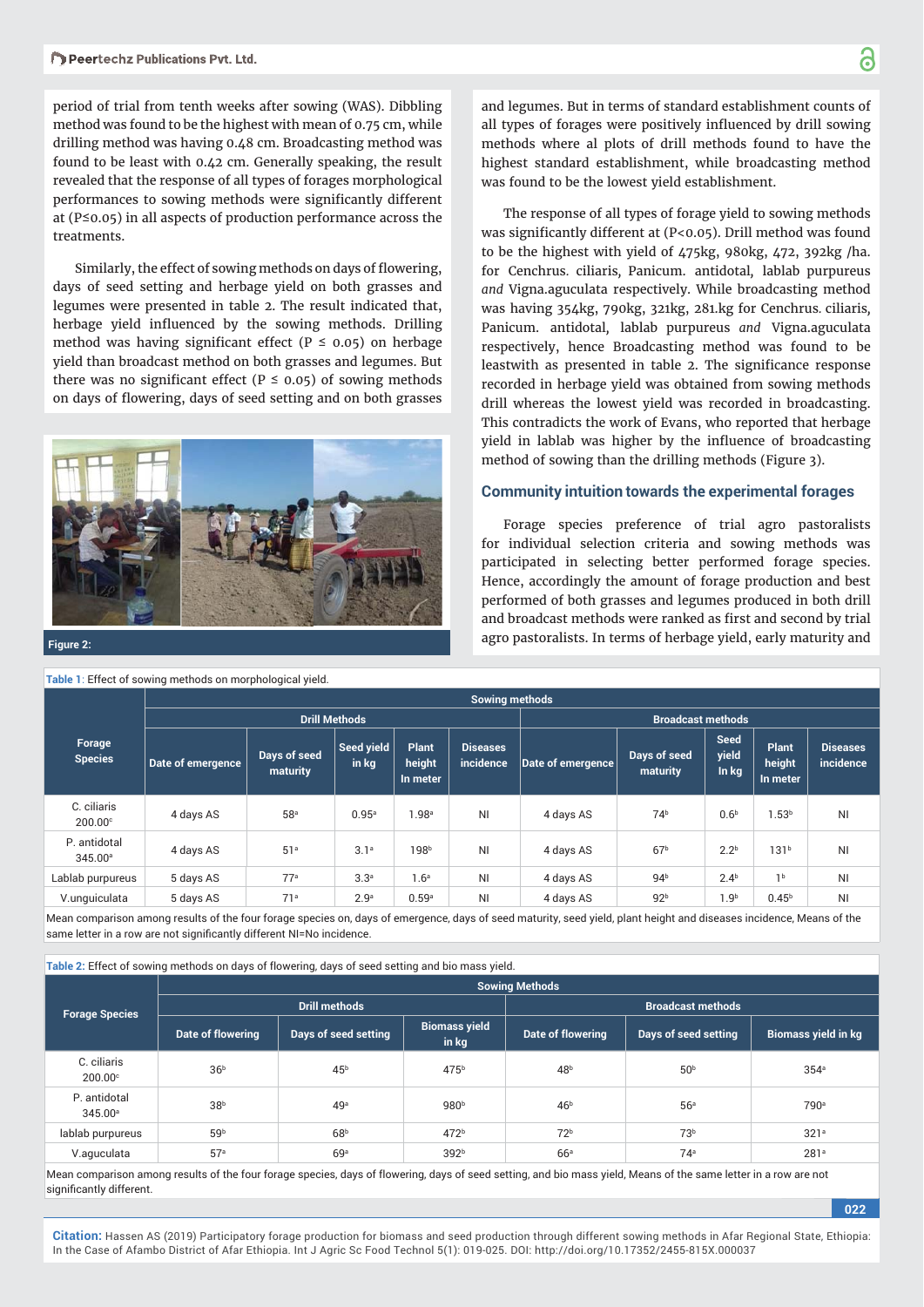palatability, Panicum antidotale was ranked first using drill methods while C. ciliaris ranked second followed by lablab and V.aguculata  $3<sup>rd</sup>$  and  $4<sup>th</sup>$  respectively. This result also in line with Amakirin *et al.,* [12], who stated that, high value fodder crops like panicum grass vastly preferable by the Nigerian farmers for dry season supplementary feeding as silage.

All the trial agro pastoralists also set ranks for all grass and legumes species based on the yield and agronomical performances of the two sowing methods. Hence, Panicum antidotale ranked first since it stayed green and vigorously for a longer period without water stress followed by C. ciliaris in both sowing methods. regeneration and vegetative capacity was also used to rank both grass and legumes species to evaluate the potential to regrow after harvesting and long dry period; hence, P. antidotale take the first rank to restore its growth in which it reached second harvest within 35 days followed by C. ciliaris it reached second harvest within 37 days. The trial agro pastoralist was ranked lablab and V.aguculata 3<sup>rd</sup> and 4th for the reason legumes was failed to regenerate after long dry season with its short lived perennial nature, on which it showed fast growth at the first and second harvest in progressive watering frequency. This finding in line with Abdullah *et al.,* 2013, who stated that, Growing and developing perennial forage crops such as *Panicum antidotale* grass type provide the farmer with available grazing resources for meeting the nutritional requirement of the animal. In the same way, seed production, disease and pest resistance, easy of management and easy of seed collection were also another selection criteria for both grasses and legumes. Therefore, all trial agro pastoralists commonly preferred drill methods than broadcast methods and they also gave priority to palatability, high herbage yield and drought tolerance traits as feed for



Measurement on herbage yield in the study area



**Figure 3:**

livestock. Accordingly, lablab and V.aguculata ranked 3rd and 4th for its low tolerance, regeneration capacity and short life cycle; even though lablab was scored good biomasses yield. Hence, the trial agro pastoralist preferances presented in (Table 3) [13-15].

Generally, based on the stranded on the criteria, all the team of trial agro pastoralist participated in the selection process preferred P. antidotale as a number one grass species followed by *C. ciliaris* due to its collective performance on palatability, early maturity, regeneration capacity, easy of management, seed production and biomass yield in both sowing methods.

On top of that, Pair-wise ranking matrix was used for ranking of the seated criteria by the perception of trail agro pastoralist's and to identify the most important and preferred morphological trait for the merit of future forage production. The trial agro pastoralists were voluntary to compare the morphological traits and rank them in order of importance based on their perception. Therefore, Pair-wise comparison result was shown presented in (Table 4). The selection criteria were compared according to the order of importance and the result indicated that, palatability ranked first followed by biomass yield and drought tolerance second and third respectively. While the other morphological traits selected  $4<sup>th</sup>$ -8<sup>th</sup> in their order of importance.

As the result indicated in table 5, panicum antidotale grass ranked first compare to the other grass and legumes species in both sowing methods, followed by C. ciliaris grass. While legumes of lablab and V.aguculata were ranked third and fourth respectively.

#### **Summary of the Findings**

In this adaptive research trail we applied two sowing methods of treatments, drill and broadcast methods. Grasses and legumes species of seed were used, namely P. antidotale, and C. ciliaris are grasses while lablab and V.aguculata were legumes. Base on the experimental result, drilling method was better performance on days of seed maturity, plant height, seed yield, and biomass yield broadcast method. But there was no differences between drill and broadcast methods on days of emergency, days of flowering, days of seed setting and diseases and pest incidence on both grasses and legumes. Based on forage species preference of trial agro pastoralists P. antidotale, and C. ciliaris grasses type was ranked first and second respectively while legumes of lablab and V.aguculata was selected 3rd and 4<sup>th</sup> respectively. The selection criteria of the trial pastoralists was based on the choice for their livestock due to its palatability, biomass yield, drought tolerance, regeneration capacity, easy of management and diseases and pest tolerance.

#### **Constraints & limitation**

However, this adaptive research trial was accomplished properly, since the absence of participatory on-farm evaluation of different forage species in the study area, which reflected on low participation of the trial agro pastoralist on weeding, watering, cultivating and monitoring the trial. On the other

**023**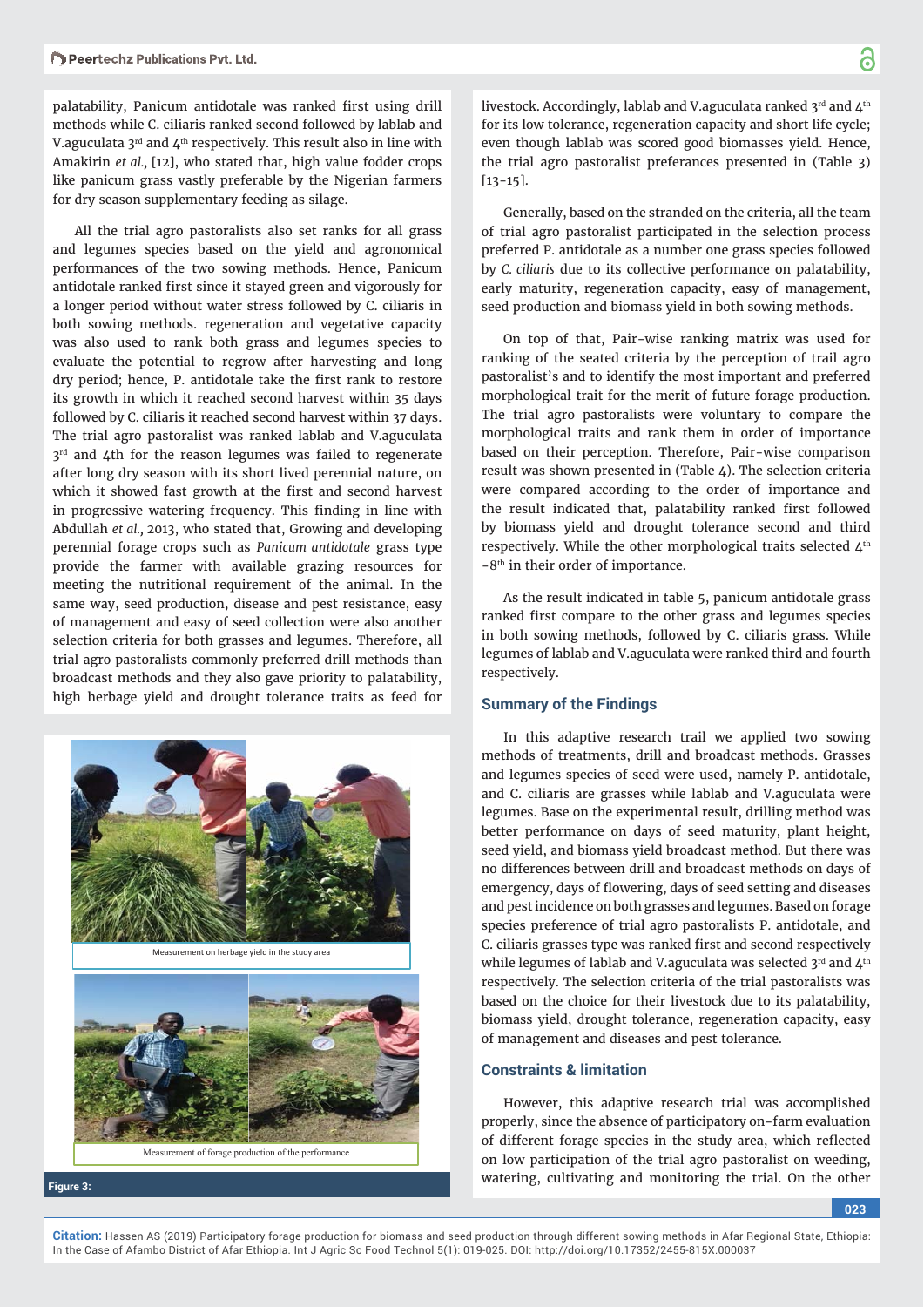#### Departmchz Publications Put Ltd.

#### **Table 3:** Trial agro pastoralists' preferences.

|                |                | Pastoralists' preference |   |    |   |   |   |   |  |   |  |   |  |   | Average | Rate     |  |                                                                                             |              |  |
|----------------|----------------|--------------------------|---|----|---|---|---|---|--|---|--|---|--|---|---------|----------|--|---------------------------------------------------------------------------------------------|--------------|--|
| <b>Species</b> |                |                          |   |    |   |   |   |   |  |   |  |   |  |   |         |          |  | AP1 AP2 AP3 AP4 AP5 AP6 AP7 AP8 AP9 AP10 AP11 AP12 AP13 AP14 AP15 AP16 AP17 AP18 AP19 AP120 |              |  |
| C. ciliaris    |                |                          |   |    | 4 |   | 2 | 3 |  |   |  |   |  |   |         |          |  | ≏                                                                                           | 2.3          |  |
| P. antidotale  | $\overline{2}$ |                          |   |    |   |   |   | C |  |   |  |   |  |   |         | $\Omega$ |  |                                                                                             | $\mathbf{b}$ |  |
| Lablab         | 3              |                          | 3 | Δ. | 4 | 3 | 3 | 3 |  |   |  | ◠ |  |   |         |          |  |                                                                                             | 2.6          |  |
| V.aguculata    | 3              | Δ.                       |   | ર  | 3 | Δ |   | 3 |  | 4 |  | ◠ |  | 4 |         |          |  |                                                                                             | 3.1          |  |
|                |                |                          |   |    |   |   |   |   |  |   |  |   |  |   |         |          |  |                                                                                             |              |  |

Note: AP1= Agro pastoralist 1, AP2= 3 ……...AP10= pastoralist 20.

#### **Table 4:** Pair-wise ranking matrix of Agro pastoralists' selection criteria for different grasses and legumes species.

|                | $\tilde{\phantom{a}}$ | - -       |           |           | $\tilde{\phantom{a}}$ | $\tilde{\phantom{a}}$ | . .        |           |                |      |
|----------------|-----------------------|-----------|-----------|-----------|-----------------------|-----------------------|------------|-----------|----------------|------|
| <b>Species</b> | DT                    | <b>EM</b> | <b>BY</b> | <b>RC</b> | Pal                   | Ma                    | <b>DPT</b> | <b>SY</b> | <b>Points</b>  | Rank |
| DT             |                       | DT        | BY        | DT        | Pal                   | DT                    | DT         | SY        | 4              | 3    |
| EM             |                       |           | BY        | <b>RC</b> | Pal                   | <b>EM</b>             | <b>EM</b>  | SY        | 2              | b    |
| BY             |                       |           |           | BY        | Pal                   | BY                    | BY         | BY        | 6              | 2    |
| ${\sf RC}$     |                       |           |           |           | Pal                   | Ma                    | RC         | <b>RC</b> | 3              | 4    |
| Pal            |                       |           |           |           |                       | Pal                   | Pal        | Pal       | $\overline{ }$ |      |
| Ma             |                       |           |           |           |                       |                       | Ma         | Ma        | 3              | 4    |
| <b>DPT</b>     |                       |           |           |           |                       |                       |            | SY        | 0              | 6    |
| SY             |                       |           |           |           |                       |                       |            |           | 3              | 4    |

Note, DT=Drought tolerance, EM=Easy of management, BY=Biomass yield, RC=Regeneration, Pal=Palatability, ESC=Easy of seed collection, Ma=Maturity, DPR=Disease and Pest Tolerance, SP=Seed production.

**Table 5:** Pair-wise ranking of grass and legumes species by trial agro pastoralists for different morphological traits.

| <b>Species</b>        | C. ciliaris $\vert$ P. antidotale | lablab        | V.aguculata Points Rank |   |   |
|-----------------------|-----------------------------------|---------------|-------------------------|---|---|
| Cenchrus ciliaris     | P. antidotale                     | C. ciliaris   | C. ciliaris             | 2 | 2 |
| Panicum<br>antidotale |                                   | P. antidotale | antidotale              | 3 |   |
| lablab                |                                   |               | lablab                  |   | 3 |
| V.aguculata           |                                   |               |                         | O |   |

hand, the poor irrigation schemes and interruption of irrigation water was also among the constraints during the trial.

#### **Important lesson drawn**

Presently, the trial agro pastoral was able to identified best sowing methods, forage type, agronomical practices, and prepared required materials/inputs for forage production. But to address the demand of large group of the communities' linkage among research institutes, agricultural offices/ extension systems has to establish. And participatory/adaptive research works should be promoted.

## **Conclusion and Recommendation**

Based on the experimental result, drill sowing methods was better than broadcast sowing methods. The trail agro pastoralists were preferred panicum antidotale and C. ciliaris grasses as the first and second choice for their livestock feed due to its palatability, biomass yield and drought tolerance. While lablab and V.aguculata was selected third and fourth respectively due to low regeneration capacity and short lived nature of their life cycle. Hence accordingly panicum antidotale and C. ciliaris grasses should be scale up as to top priority followed by lablab and V.aguculata. It is suggested that, the

selection of these grasses should continue with collaborative research with stakeholders on multi-locations in various utilization systems using Agro pastoral participatory methods to ensure long-term and widespread adoption of forage technologies.

## **References**

- 1. Mengistu A (2002) Forage Production in Ethiopia: A case study with Implications for Livestock Production. Ethiopian Society of Animal Production, Addis Ababa, Ethiopia. August. 1-7. **Link:** https://goo.gl/qx9G2q
- 2. Assefa G (2012) An Overview of Forage Seed Quality in Ethiopia. In: Assefa G, Dejene M, Hanson J, Anemut G, Mengistu, S, et al.(2013) Forage Seed Research and Development in Ethiopia: proceedings of the First National Workshop on Forage Seeds. Ethiopian Institute of Agricultural Research, Addis Ababa, Ethiopia. 7-14. **Link:** https://goo.gl/xLVo2k
- 3. WARC & APARI (2007) Assessment made on the Potential, Constraints, and Opportunity on the Production System of Afar National Regional State; Case Study on selected Woredas of zone 1, 4, and 5.
- 4. Maheri SN, Mirzaei AA, Safaei AR (2007) Determination of digestibility and nutritive value of Iranian alfalfa verities using in vitro techniques' in sheep. Asian. J Anim Vet Adv 2: 239-243. **Link:** https://goo.gl/bH5G8s
- 5. Casler MD, Voge KP, Taliariafero CM, Wynia RL (2012) Latitudinal adaptation of switch grass population. Cropscience 44: 293-303. **Link:** https://goo.gl/RqJpB6
- 6. Cook SJ, Klem RL, Macleod ND, Walsh PA (1993) Tropical pasture establishment. Tropical Grassland 27: 335-343. **Link:** https://goo.gl/jTV8cG
- 7. Lowe KF, Boudler TM (1991) Effect of seed bed and sowing time on establishment of Siratro and Gatton panic in to native pasture. Tropical Grassland 25: 37-46. **Link:** https://goo.gl/XJbofQ
- 8. McKeon GM, Brook K (1983) Establishment of stylosanthes species, changes in hard seeded ness and potential speed of germination of Catherine. Australian Journal of Agricultural Research 34: 491-504. **Link:** https://goo.gl/dV2cBx

**024**